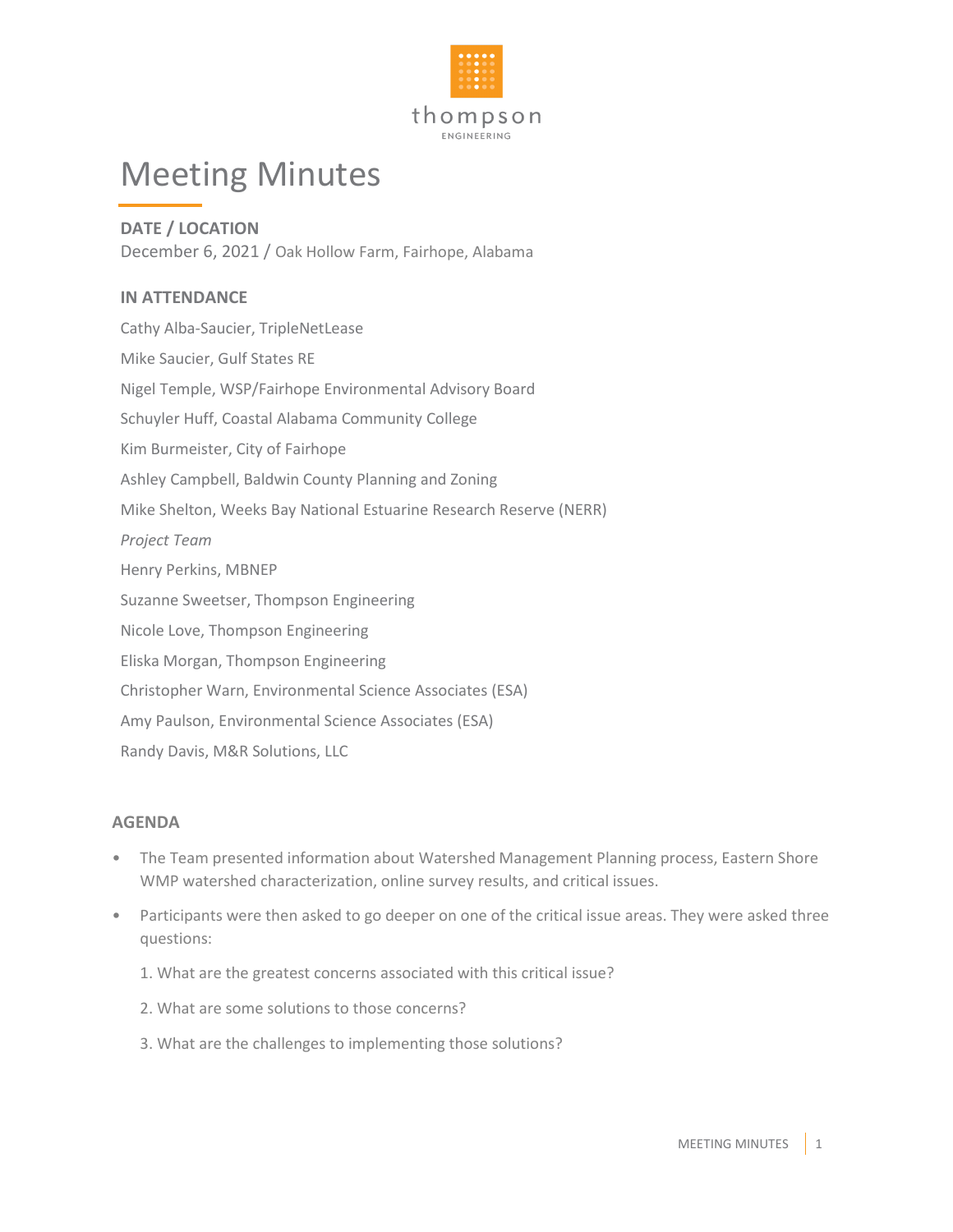

## **DISCUSSION**

Due to low public attendance, breakout groups were not possible; thus, participants chose to focus the discussion on Water Quality. Participant responses to the three questions were recorded on a flip chart and summarized below:

- 1. What are the greatest concerns associated with Water Quality as a critical watershed issue?
	- A large portion of the conversation focused on sedimentation. Sedimentation caused by development, habitat loss, erosion, excess of sod, urban runoff, and more frequent and intense storm events.
	- **Another cause for concern is stormwater management. A couple of things that are causing** these problems are stormwater displacement versus onsite mitigation and inadequate infrastructure. It was noted that is important to distinguish between stormwater and sewage.
	- Groundwater and the presence of open groundwater wells and continued drilling was also of note.
	- The continued loss of wetlands also raised concerns as to how water quality is affected by the loss.
	- Lack of farming best management practices (BMPs) was also noted. One specific example would be lack of enforcement for riparian buffers on agricultural lands.
	- **IMPROPER 1998 IMPROPER 19 Interest 20 IMPROPER 19 IMPROPER 19 IMPROPER 19 IMPROPER 19 IMPROPER 19 IMPROPER**
	- **Poorly maintained garbage trucks and personal vehicles leaking oil onto the streets.**
- 2. What are some solutions to those concerns?
	- **The creation of a stormwater authority to coordinate infrastructure improvements and** funding solutions for those improvements.
		- City of Fairhope has a 5-year sewer plan.
		- **IMPROVE SEWER OUTFALLS there are a lot of outfall lines that terminate directly into the** Bay. Those need to be removed and do more onsite filtration (bioretention).
	- **Determine clear list of regulations for developers. Need to give clear guidance on what is the** developers responsibility versus the city or county – and ideally the responsibilities are shared and balanced in a fair and economic way.
		- Too many regulations put on the developer cause construction/development costs to rise, and those costs are passed onto the consumer.
		- On the reverse side, if there are no regulations put on the developer the costs to the city rise in response actions
		- Municipalities should provide infrastructure Master Plans for utilities, drainage, transportation, etc. For example, the land use plan that the City of Fairhope is working on will help with some of these issues by identifying areas for conservation (agricultural land, green space, etc.).